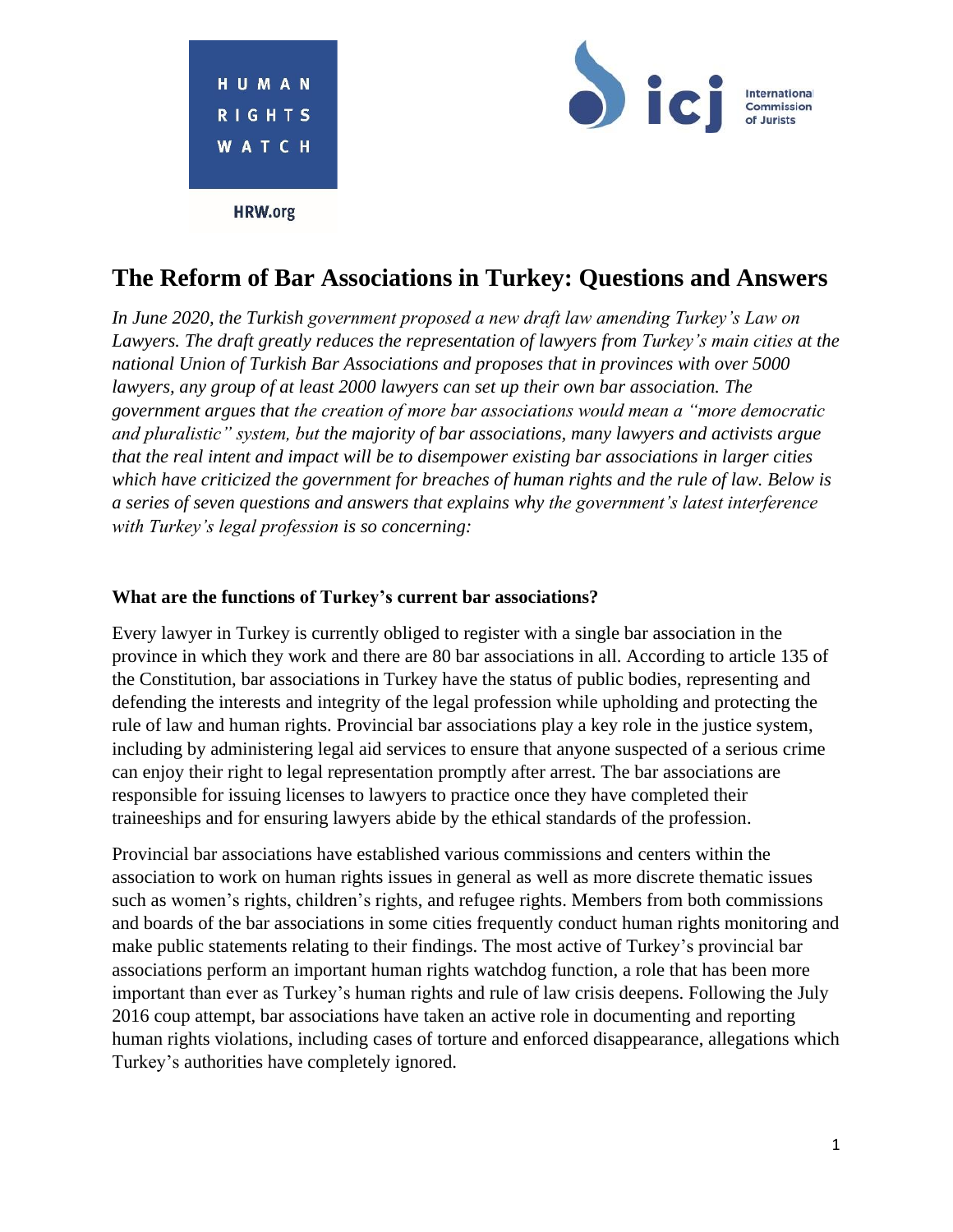Provincial bar associations are affiliated to the Union of Turkish Bar Associations, an Ankarabased umbrella body representing the legal profession at the national level. Each bar association sends its representative delegates to the union where they have voting powers and serve on national commissions. Although all bar associations are recognized as public legal entities (*kamu tüzel kişisi*) separate from the Union of Turkish Bars, the union itself holds a key position because it controls and distributes significant financial sources to the provincial bars to cover legal aid services.

## **What will the Turkish government proposal to introduce multiple bar associations mean and will it create a "more democratic and pluralistic" system, as the government has claimed?**

The draft law to amend Turkey's Law on Lawyers will have the most dramatic impact on the three largest bar associations in Turkey—those from Istanbul, Ankara, and Izmir. By allowing any group of 2000 lawyers in provinces with over 5000 lawyers, to set up their own bar associations, the law could lead to several bar associations being set up in big cities like Istanbul, Ankara, and Izmir. These changes are being imposed on the legal profession over the objections of the vast majority of its representatives and will be rushed through parliament three months ahead of October 2020 provincial bar association elections.

While the government has suggested that the creation of more bar associations would mean a "more democratic and pluralistic" system, in practice the real effect is likely to be disempowering of large existing bar associations, which happen to be those that have criticized the government for breaches of human rights and the rule of law.

In today's Turkey, the likely impact of permitting rival bar associations would have the effect of encouraging the legal profession to split directly along political lines. Seen in this light the motive for reform is not so benign and suggests the government is seeking to and may well succeed in undermining the legal profession's role to date in upholding human rights and the rule of law.

## **What else does the new law introduce?**

The proposed new law would also alter the number of delegates provincial bar associations can send to the Union of Turkish Bars. Delegates at the union elect the president of the Union of Turkish Bars and participate in different commissions and functions of the union at the national and international levels. Once again this would have the greatest impact on the biggest bar associations by dramatically reducing their influence within the union whose next election is due to take place in December 2020. Currently, Istanbul, Ankara, and Izmir, because they represent the greatest number of lawyers, are allowed to send more delegates so that there is proportional representation of provincial bar associations at the union. They are currently allowed three delegates and then one for every 300 members of the bar association. Under the new law, all bars will be allowed to send four delegates to the union, and then one delegate more for every 5000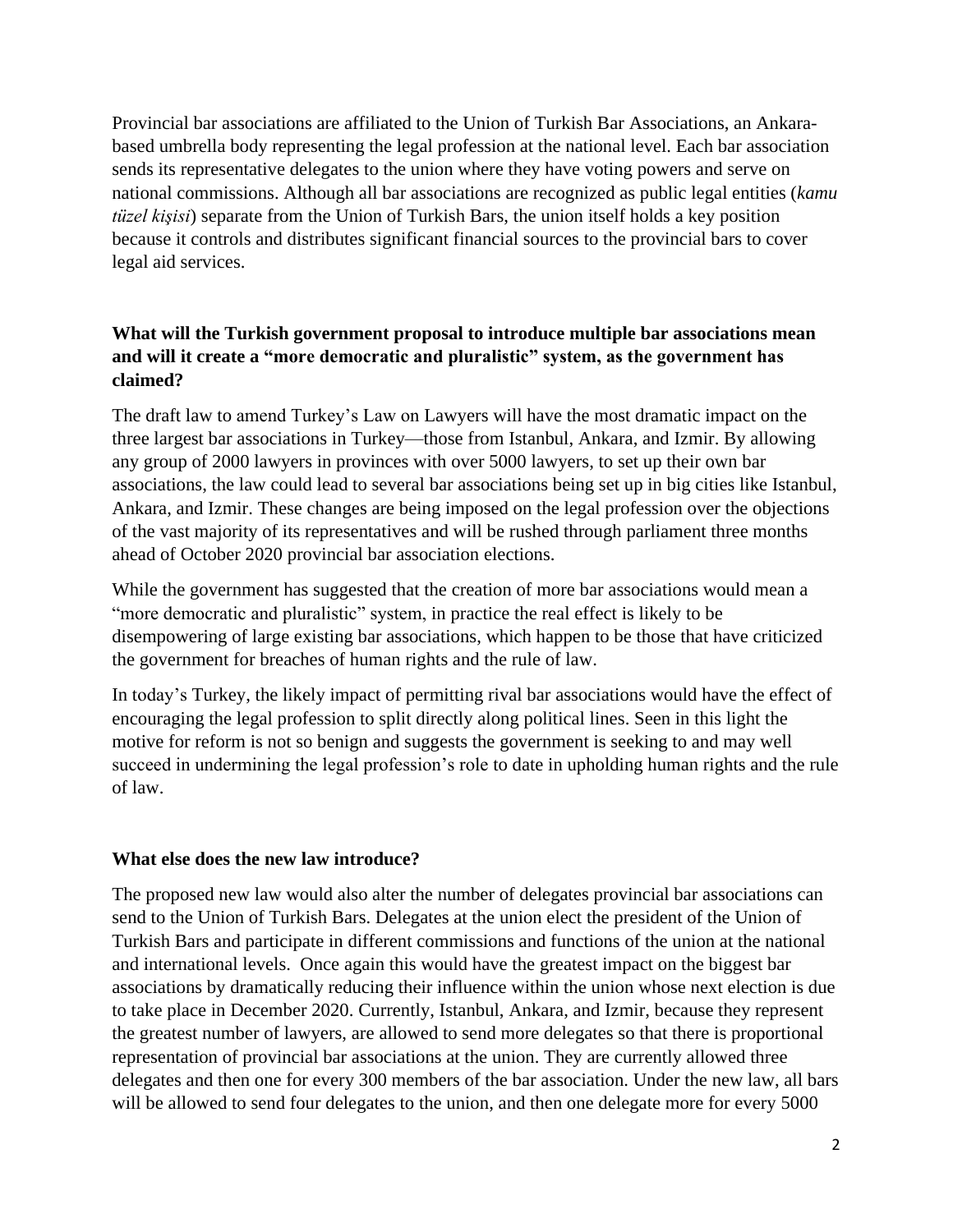members. As a result, the smallest bars will gain much greater power than they currently have and together will exercise greater influence over the activities of the union.

For example, a provincial bar association with less than 100 lawyers such as Ardahan in northeastern Turkey will be able to send 4 delegates, where it used to be able to send 3, but a bar association like Izmir in western Turkey with over 9500 lawyers, which used to be able to send 35, will now be able to send just 5 delegates. A delegate from Ardahan would, therefore, represent less than 25 lawyers, while a delegate from Izmir would represent approximately 1900. Such a radical imbalance which disproportionally gives power to bar associations that have very few members and seriously diminishes the influence of bars with thousands of members is neither more democratic nor more pluralistic, despite the government's claim.

Turkey's Constitutional Court has on numerous occasions ruled that lack of proportional representation of chambers in professional organizations breaches principles of democracy and human rights. According to the Constitutional Court, principles concerning the right to vote, to be elected, and to engage in political activity, as stipulated under article 67 of Turkey's Constitution, also apply in elections of professional bodies. Article 67 of the Constitution provides that the electoral laws shall be drawn up so as to reconcile the principles of fair representation and stability of government. The Constitutional Court, relying on this provision, has held that an election system [for professional organizations that does](https://normkararlarbilgibankasi.anayasa.gov.tr/ND/2011/146?EsasNo=2011%2F55) not secure the fair [representation principle](https://normkararlarbilgibankasi.anayasa.gov.tr/ND/2011/146?EsasNo=2011%2F55) violates the principles of rule of law and democracy. The government seems to want to ignore this well-established jurisprudence in its proposed amendment to reform bar associations. The government is aware that the smallest bar associations have little capacity to do human rights monitoring or to provide analysis of the laws and policies for their conformity with human rights norms. A move to greatly increase the influence of those bar associations at the union level would appear to be a means of sidelining the human rights work of the main bar associations.

## **How does the Turkish government view the current bar associations?**

Because prominent bar associations have played an increasingly important role in documenting human rights abuses and commenting on the deep erosion of the rule of law and fair trial rights in Turkey, they have been a thorn in the flesh of the current government. President Erdoğan has expressed open dissatisfaction with the bar associations over the past year.

In September 2019, 52 out of 80 bar associations boycotted a ceremony held at the presidential palace to mark the opening of the judicial year on the grounds that the president hosting and presiding over such a ceremony compromised the impartiality and independence of the judiciary. The boycott statement raised the bar associations' concerns about the extent of deep executive interference in the judiciary, a concern repeatedly raised by the Council of Europe, UN bodies and the EU. At the ceremony, seemingly in response to the boycott, President Erdoğan expressed a readiness to change [the rules concerning bars.](https://www.evrensel.net/daily/385961/erdogan-gives-signals-of-interference-in-bar-association-elections)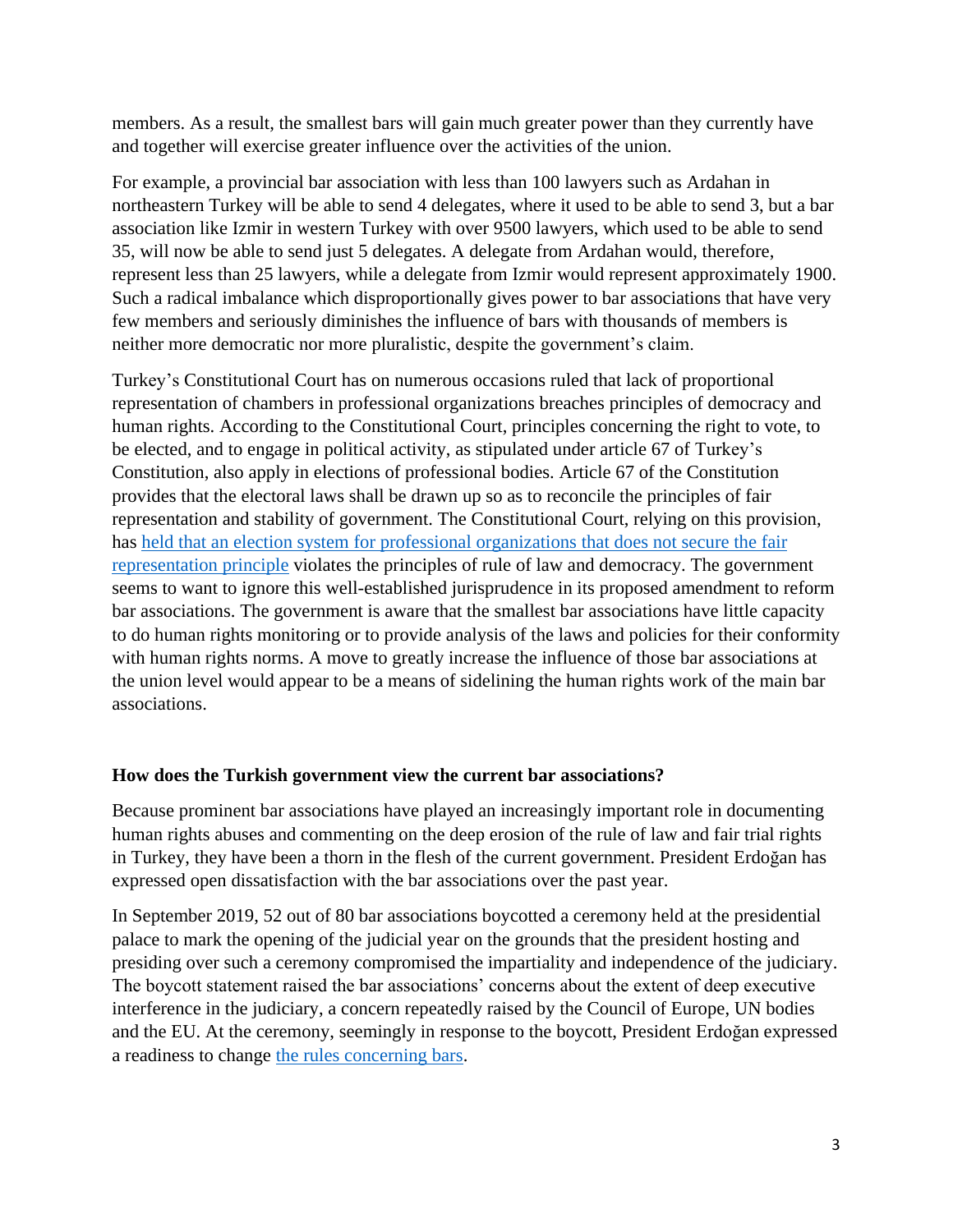Other government figures have also targeted the lawyers' bars. The Interior Minister in June 2018 twice publicly accused the Diyarbakır Bar Association of supporting terrorism without providing any evidence, prompting criminal investigations into its board. After the Ankara bar association reported on torture at the Ankara security directorate, in July 2019 the deputy Interior Minister [accused the bar association of having links with the Gülen movement,](https://www.gazeteduvar.com.tr/gundem/2019/07/11/ankara-barosu-iskence-raporuna-feto-suclamasi/) which Turkey accuses of masterminding the 2016 coup attempt. And in May 2020, President Erdoğan seized on the fact that the Ankara bar association had condemned a homophobic speech by the head of the Religious Affairs Directorate as [another reason to push for a change to the law on bar](http://bianet.org/english/lgbti/223862-erdogan-hints-changes-in-bar-associations-after-lgbti-row-with-religion-authority)  [associations.](http://bianet.org/english/lgbti/223862-erdogan-hints-changes-in-bar-associations-after-lgbti-row-with-religion-authority) Prosecutors launched criminal investigations against the Ankara and Diyarbakır Bar Associations, following the President's speech targeting bar associations. [A media source](https://www.hurriyet.com.tr/yazarlar/abdulkadir-selvi/ayasofya-konusu-ciddi-41535988)  [reported](https://www.hurriyet.com.tr/yazarlar/abdulkadir-selvi/ayasofya-konusu-ciddi-41535988) that the president stated in internal debates of his party: "Let multiple bars be established to show everyone's true face. Let it be clear there is a PKK bar association that has the appearance of being a [main opposition] Republican People's Party bar association, a PKK bar that looks like a PKK bar association."

### **How have the bar associations themselves responded to the proposed new law?**

Bar associations were not consulted on the proposal despite its direct impact on them, and have all expressed strong opposition to it, arguing that the law is an attempt to divide lawyers and undermine their role and function. Seventy-eight out of 80 bar associations have [signed](https://www.cumhuriyet.com.tr/haber/78-barodan-tarihi-cagri-barolar-yikildiginda-herkes-kimsesiz-kalacak-1748270) a public [statement](https://www.cumhuriyet.com.tr/haber/78-barodan-tarihi-cagri-barolar-yikildiginda-herkes-kimsesiz-kalacak-1748270) opposing the law. Bar chairs, members of the boards, and many lawyers participated in a march to Ankara which was violently dispersed by the police. Authorities have attempted to ban further efforts to hold public assemblies in Ankara but the bar associations are determined to continue to oppose the draft law.

#### **What do international standards on independence of the legal profession say?**

A strong and independent legal profession, along with an independent judiciary, is one of the foundations of a fair justice system that upholds the rule of law and allows for the effective protection of human rights. Any assessment of whether such independence is upheld should be made in light of international [standards and principles](https://www.icj.org/themes/centre-for-the-independence-of-judges-and-lawyers/international-standards/) on the role of lawyers that inform international law, and are closely linked to obligations under international human rights law, including the right to a fair trial, the right to liberty, and the right to an effective remedy for violations of human rights. Although the governing framework and institutions of the legal profession does and may legitimately vary between different national systems, international standards set out some minimum principles.

First, the right of lawyers to form and maintain independent, self-governing professional associations must be respected as an exercise of the right of freedom of association (recognized in principle 23 of the UN Basic Principles on the Role of Lawyers), as well as a necessary basis for the independent governance of the profession. The UN Basic Principles, in principle 24, provide that lawyers are entitled to form and join such associations in order to represent their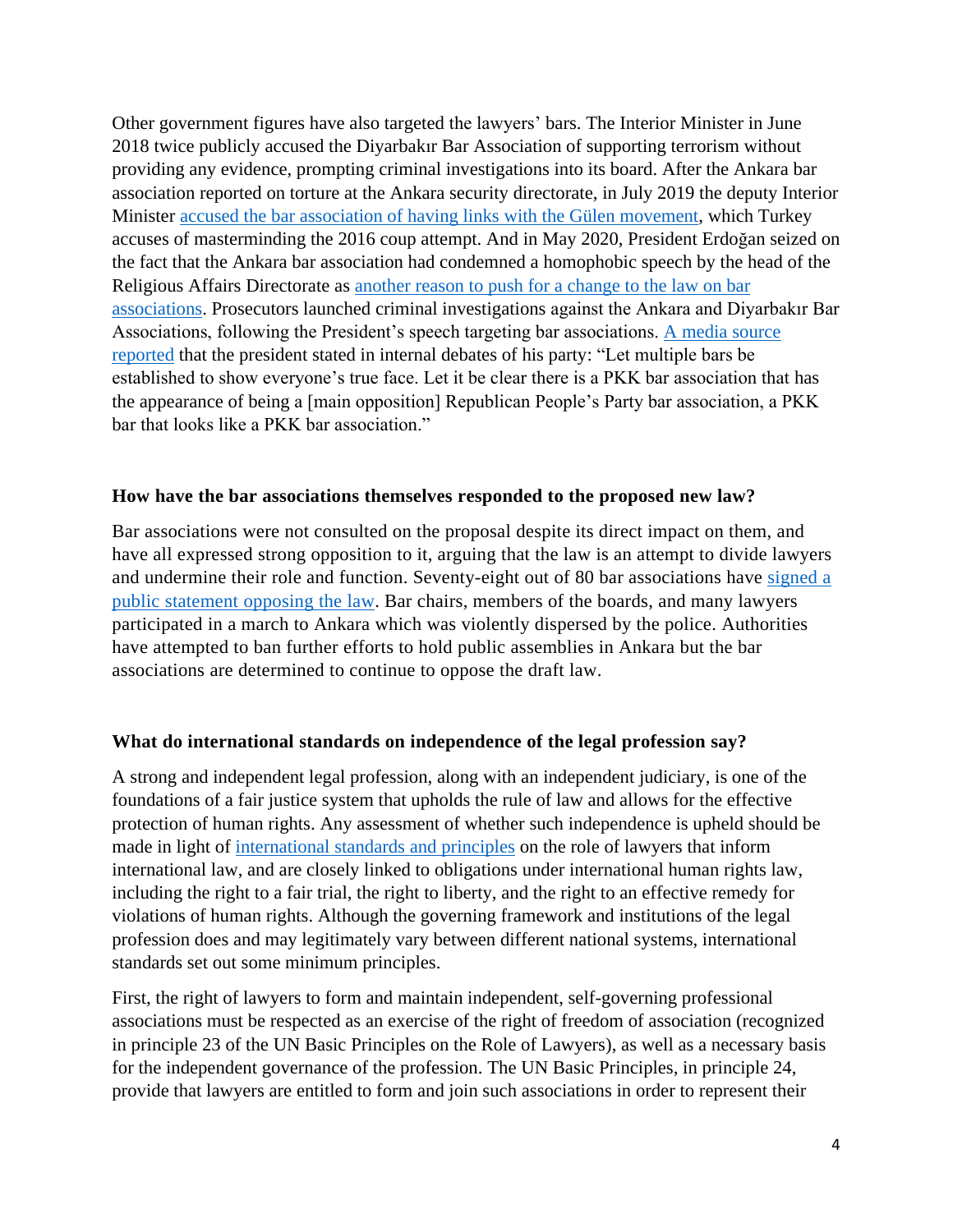interests, promote their continuing education and training, and protect their professional integrity. They also provide for institutional and practical guarantees of independence: that the governing body of a bar association should be representative of its members and freely elected by them and that the bar association must be able to exercise its functions without external interference, from government or other actors (principle 24). The Council of Europe takes the same position, as reflected in its Committee of Ministers' *Recommendation No*. *R (2000) 21 on the freedom of exercise of the profession of lawyer*. In Principle V.1, it provides that "[b]ar associations or other professional lawyers' associations should be self-governing bodies, independent of the authorities and the public." The standards for the independence of the legal profession of the International Bar Association (1990) envision the establishment in each jurisdiction of "independent self-governing associations of lawyers recognized in law, whose council or other executive body shall be freely elected by all the members without interference of any kind by any other body or person" (paragraph 17). The independence of the bar association from external interference, institutionally and in practice, is not only a requirement of international standards but is also, as the Special Rapporteur on judges and lawyers has pointed out in his 2018 report, "the underlying rationale for [bar associations] creation".

It is important to note that the requirement of independence places responsibilities both on bar associations themselves but also, on the executive and legislative powers to respect this independence, refrain from interference, and put in place—and respect in practice—appropriate legislative and institutional safeguards. Whatever form of governance is developed, it must be independent and must provide a framework within which lawyers can fulfill their function of protecting human rights through the justice system. In practice, as the Special Rapporteur on the Independence of Judges and Lawyers has recognized, this requires that the legal basis for the bar association is developed with the meaningful participation of the profession.

Where a legislative reform process is initiated, taking into account these international standards, we need to ascertain: whether the reform is genuinely, in good faith, directed towards supporting and strengthening the independent and effective governance of the legal profession; whether existing independent bar associations have been involved in the development of the proposal; whether it would potentially, either in law or in practice, weaken the independent governance of the legal profession; and what consequences it would have for the capacity of individual lawyers to perform their vital duties in providing independent legal advice and protecting human rights.

#### **What would the possible negative effects of the proposed new amendment be?**

Firstly, an assessment of the practical impact of the amendments, suggests that the aim of the government is to make it easier, through extreme under-representation of delegates from the largest bar associations at the union, to influence the election of the president of the union due to take place in December 2020. Istanbul, Ankara, and Izmir Bars represent 55 percent of all lawyers in the country, but after the amendment, they will be entitled to only 7 percent of all delegates at the union. The December union election may explain the government's efforts to get the draft amendment through parliament in July. The government has every interest in seeing the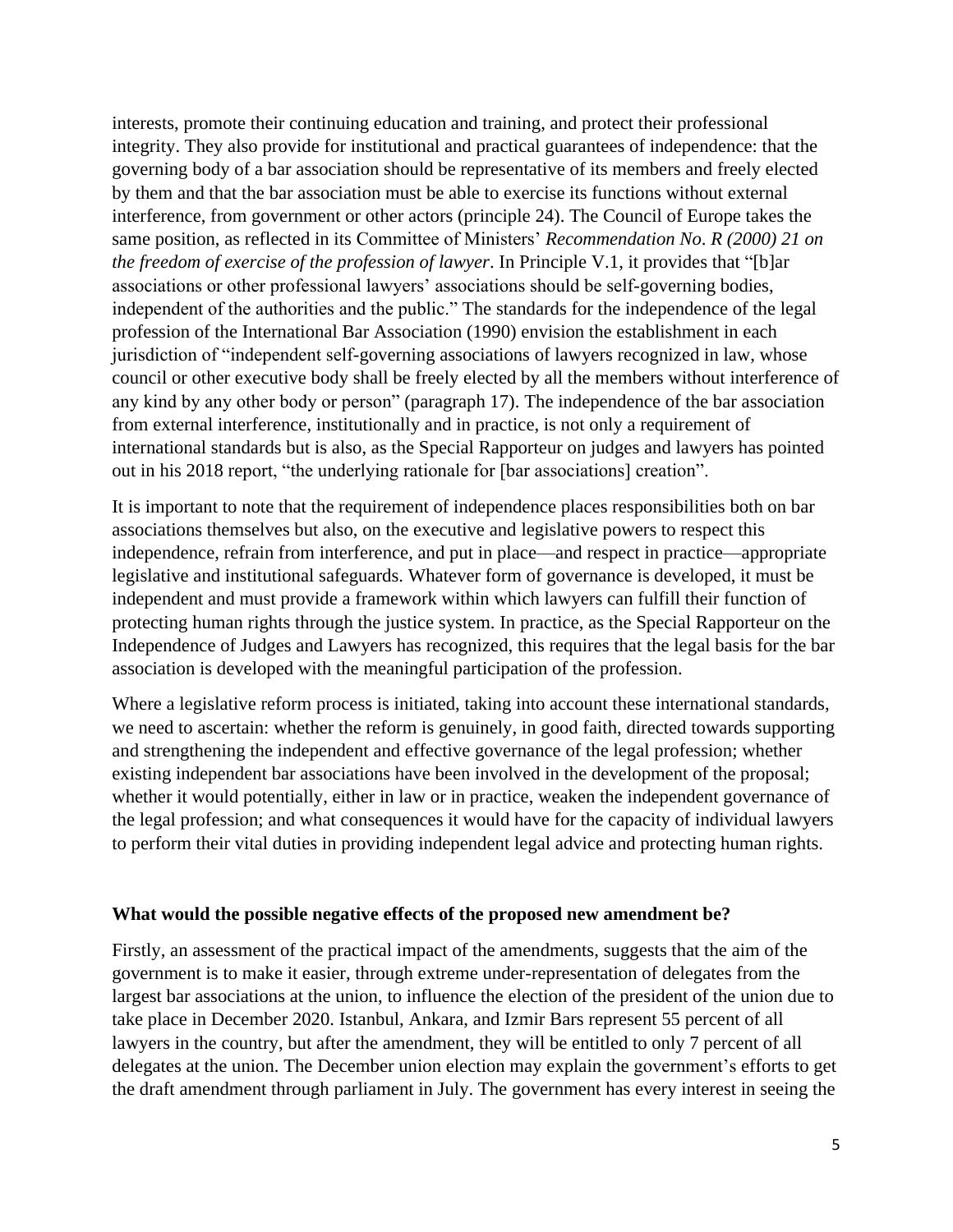election of someone close to it as the president of the union, and the under-representation of major bar associations may be a way to achieve it. Since significant financial sources of bar associations are distributed by the union, achieving control of the union would mean that the government would be able to exercise control over all bar provincial associations too. Before the December election, the provincial bar association elections in October, seem to be the other reason for the government's aim to get the law passed immediately.

Secondly, it is unclear how the creation of multiple bar associations in major cities will operate alongside the key function of providing legal aid services on a universal and equitable basis.

Thirdly, as has been reported and by numerous international bodies and human rights groups, including the ICJ and Human Rights Watch, the Turkish judiciary today fundamentally lacks independence. Council of Europe Commissioner for Human Rights Dunja Mijatović has noted that the new amendment cannot be isolated from the rule of law crisis in the country [documented](https://www.coe.int/en/web/commissioner/-/turkish-authorities-must-restore-judicial-independence-and-stop-targeting-and-silencing-human-rights-defenders)  [in her most recent report on Turkey,](https://www.coe.int/en/web/commissioner/-/turkish-authorities-must-restore-judicial-independence-and-stop-targeting-and-silencing-human-rights-defenders) and has raised concerns that such a move will ["further](https://www.facebook.com/CommissionerHR/posts/1589924127850158)  [damage the appearance of impartiality within the justice system."](https://www.facebook.com/CommissionerHR/posts/1589924127850158) If the amendments are passed, the real and likely risk is that judicial authorities whose independence and impartiality is seriously in question, will seek to identify the political opinion of lawyers on the basis of their membership of politically divided bar associations, and to allow this to improperly influence and bias their judicial decision-making. This will further damage the already weakened impartiality of the judiciary. As the European Court of Human Rights has observed in Şahiner v. Turkey (application no. 29279/95, paras 44-45), for the justice system to be credible to the public in a democratic society, even appearances of independence and impartiality may be of some importance. It is essential that the courts in a democratic society inspire confidence in the public and, above all, in the accused when it comes to criminal proceedings. As lawyers are a key element of the justice system, it is doubtful whether public confidence in the independence of the justice system can be maintained when bar associations are divided along political lines.

Fourthly, there is the risk that bar associations will not be treated equally by the government. Lawyers registered in bar associations that identify themselves as pro-government might be favored by the government in various ways. For instance, such lawyers may enjoy an advantage if they apply to be judges and prosecutors in a recruitment system over which the government exerts a high level of control, as noted by the [Council of Europe Commissioner for Human](https://rm.coe.int/report-on-the-visit-to-turkey-by-dunja-mijatovic-council-of-europe-com/168099823e)  [Rights in her most recent report,](https://rm.coe.int/report-on-the-visit-to-turkey-by-dunja-mijatovic-council-of-europe-com/168099823e) and this favored status might encourage lawyers to switch bar associations to reap the benefits in their professional career.

Finally, the human rights work of critical bar associations is likely to be greatly diminished. Whenever a critical bar association reveals a human rights violation or criticizes the government's human rights policies, a counter-statement would be likely to be issued by another bar association, weakening the value of the critique and politicizing the matter.

In summary, while the creation of rival bar associations in cities might at face value seem to offer lawyers a greater choice over which professional body to join, the government's own statements about the plan and the timing and means by which it is being introduced demonstrate a political purpose unrelated to legitimate efforts to advance or strengthen standards in the legal